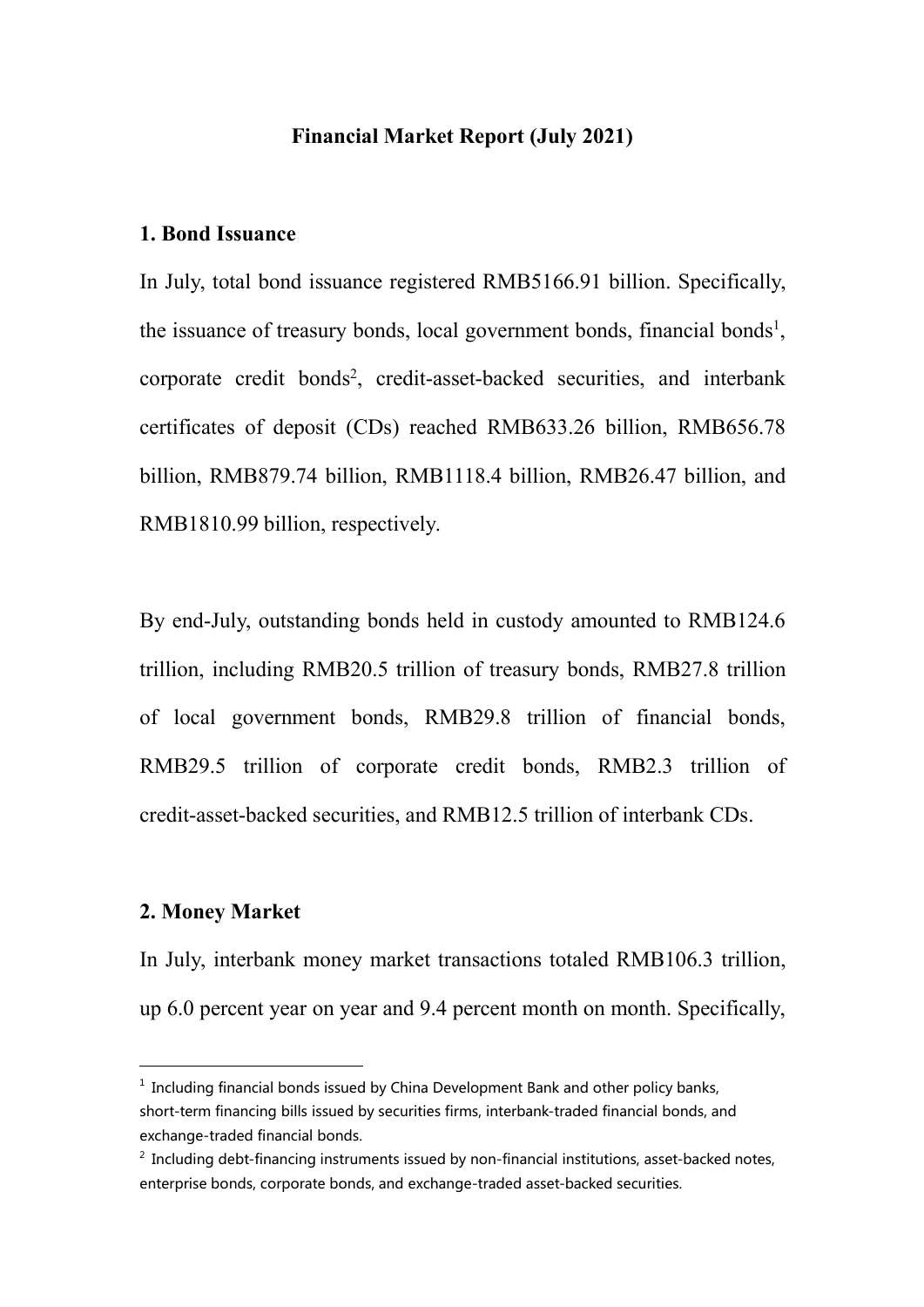pledged repo transactions posted RMB95.1 trillion, up 10.6 percent year on year and 9.1 percent month on month; outright repo transactions reached RMB372.83 billion, down 56.2 percent year on year but up 12.1 percent month on month; interbank lending transactions posted RMB10.8 trillion, down 19.3 percent year on year but up 12.3 percent month on month. Repo transactions for exchange-traded standardized bonds posted RMB31.0 trillion, up 17.2 percent year on year and 5.5 percent month on month.

In July, the monthly weighted average interbank lending rate stood at 2.08 percent, down 5 basis points from the previous month; and the monthly weighted average interest rate on pledged repos was 2.08 percent, down 10 basis points from the previous month.

#### **3. Bond Market**

In July, the volume of cash bond trading in the interbank bond market reached RMB20.2 trillion, averaging RMB920 billion daily, down 19.8 percent year on year but up 4.3 percent month on month. The volume of cash bond trading in the stock exchange bond market registered RMB2.8 trillion, averaging RMB129.12 billion daily, up 45.7 percent year on year and 25.6 percent month on month. At end-July, the ChinaBond Interbank Aggregate Index stood at 210.7 points, up 2.7 points from the end of the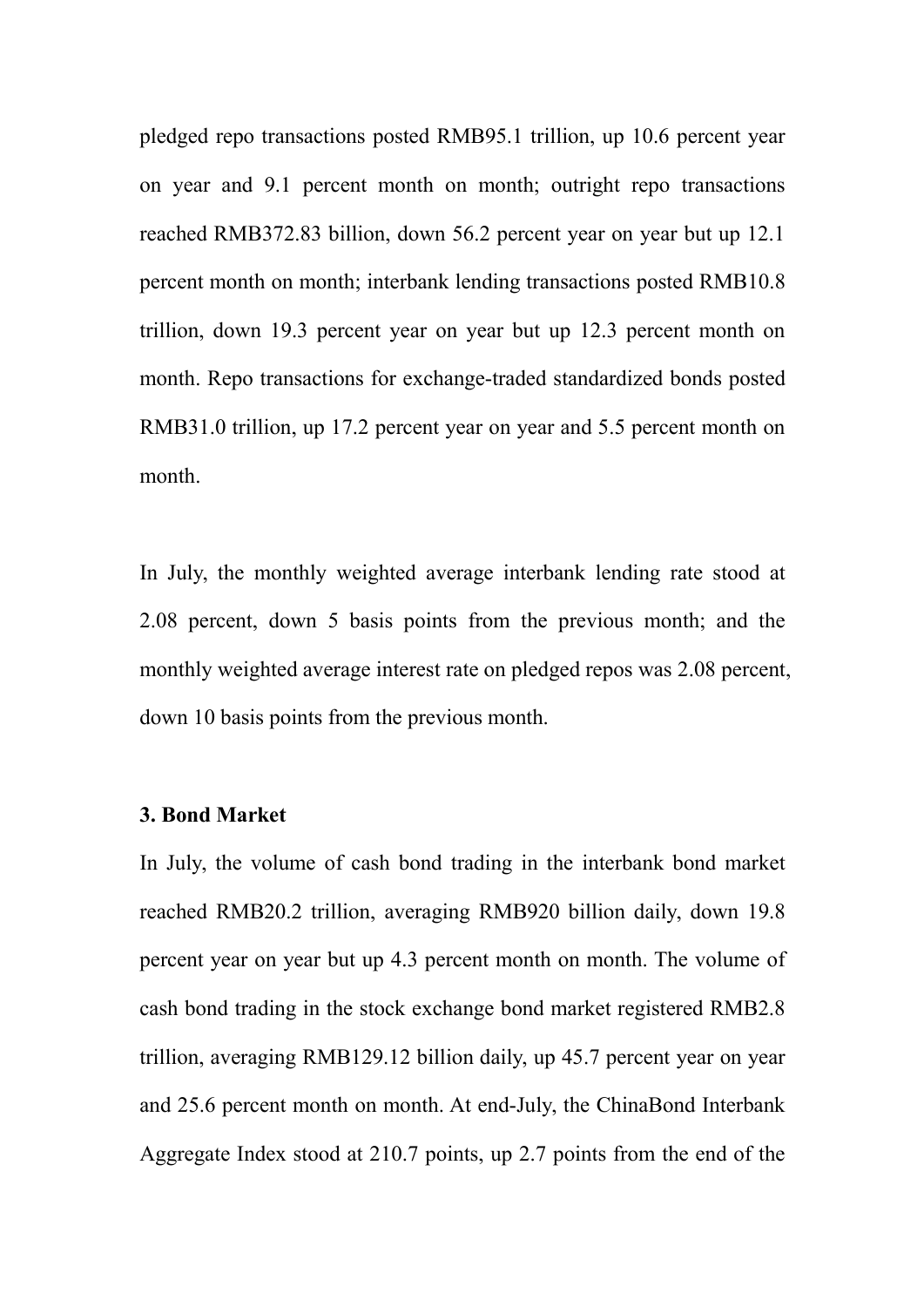previous month.

## **4. Stock Market**

At end-July, the SSE Composite Index closed at 3397.4 points, down 193.8 points, or 5.4 percent, from the end of the previous month; the SZSE Component Index closed at 14473.2 points, down 688.5 points, or 4.5 percent, from the end of the previous month. In July, the average daily trading volume was RMB526.31 billion on the Shanghai Stock Exchange and RMB677.72 billion on the Shenzhen Stock Exchange, up  $18.5$ percent and 22.9 percent month on month, respectively.

### **5. Structure of Bond Holders in the Interbank Bond Market**

By end-July, based on the statistics of legal entities (measured by the number of managers), there were a total of 1812 holders of debt-financing instruments issued by non-financial institutions [3](#page-2-0)("non-financial debt financing instruments"). In terms of the size of debt holdings, top 50 investors held 59 percent of the total debts, with fund companies, joint-stock commercial banks and state-controlled commercial banks as the major holders; top 200 investors held 87 percent of the total debts. For the number of holders of a single bond, non-financial debt financing instruments that are held by less than 20 investors accounted for

<span id="page-2-0"></span><sup>&</sup>lt;sup>3</sup> Only debt-financing instruments issued by non-financial institutions under the custody of Shanghai Clearing House are counted, same below.